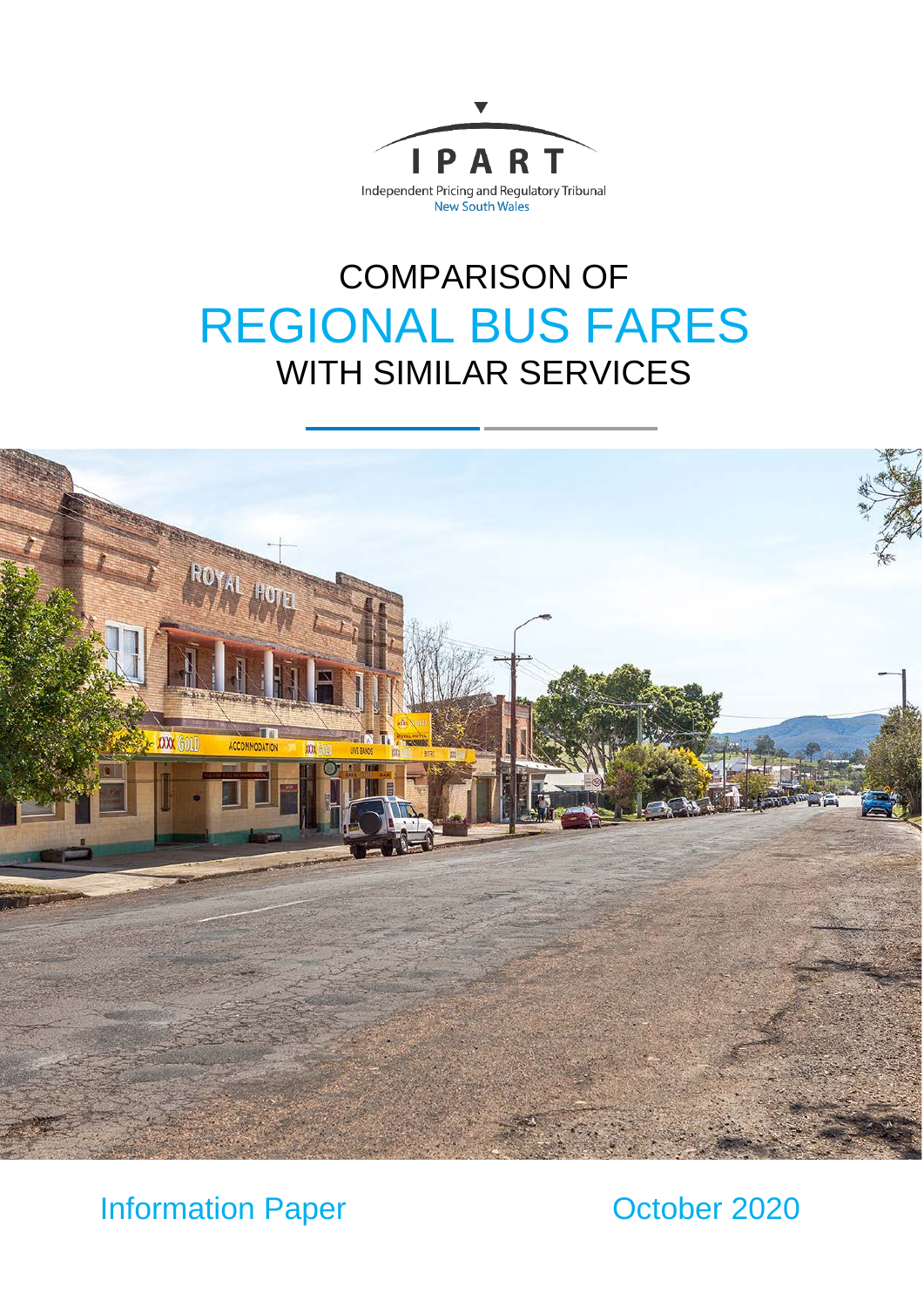This Information Paper discusses how the current rural and regional bus fares compare to similar services including metropolitan fares (Opal), TrainLink coaches and fares in other states and territories. It also discusses findings from Orima's survey of bus users and nonusers across rural and regional NSW. This includes awareness of the level of bus fares and views on electronic payments.

### Current rural and regional bus fares are higher than off-peak Opal fares

Table 1 compares rural and regional bus fares with Opal fares, which apply to bus services in the Sydney metropolitan and outer metropolitan regions. Rural and regional bus fares are higher than the current off-peak Opal fares at every distance. With the exception of fares in bands 1 and 2, they are also higher than the current Opal peak fares.

| <b>Table 1</b> | Comparison of current rural and regional (R&R) bus fares with |
|----------------|---------------------------------------------------------------|
|                | <b>Opal fares</b>                                             |

| <b>Fare</b><br>band | No.<br><b>sections</b> | <b>Distance</b><br>(km) | R&R<br>current<br>maximu<br>m | Opal<br>maximum<br>for buses<br>(to mid-<br>2024) | <b>Current</b><br><b>Opal off-</b><br>peak<br>(actual) | <b>Current</b><br><b>Opal peak</b><br>(actual) |
|---------------------|------------------------|-------------------------|-------------------------------|---------------------------------------------------|--------------------------------------------------------|------------------------------------------------|
| 1                   | $1 - 2$                | $0 - 3$                 | \$2.40                        | \$3.20                                            | \$2.24 off peak                                        | \$3.20 peak                                    |
| $\overline{2}$      | $3-6$                  | $3-10$                  | \$3.60                        | \$4.60                                            | \$2.61 off-peak                                        | \$3.73 peak                                    |
| 3                   | $7 - 15$               | $10 - 25$               | \$5.10                        | \$6.00                                            | \$3.36 off-peak                                        | \$4.80 peak                                    |
| 4                   | 16-25                  | $25 - 40$               | \$7.60                        | \$6.40                                            |                                                        |                                                |
| 5                   | 26-37                  | 40-65                   | \$10.10                       |                                                   |                                                        |                                                |
| 6                   | 38-56                  | 60-90                   | \$15.10                       |                                                   |                                                        |                                                |
| $\overline{7}$      | 57-75                  | 90-120                  | \$21.90                       |                                                   |                                                        |                                                |
| 8                   | 76-100                 | 120-160                 | \$30.70                       |                                                   |                                                        |                                                |
| 9                   | 101-125                | 160-200                 | \$40.70                       |                                                   |                                                        |                                                |
| 10                  | $126+$                 | $200+$                  | \$50.60                       |                                                   |                                                        |                                                |

**Note:** Distance bands do not match exactly so we have used some judgment in identifying comparable fares. The current offpeak actual is the rate that applies from October 2020 and not the special rate that applied from July to September 2020. **Source:** IPART maximum fare determination for regional bus fares, 2018,IPAR maximum fare determination for opal fares 2020 and current actual opal fares

Rural and regional bus users do not get many of the travel incentives available for metropolitan and outer metropolitan bus users. These reduce costs for frequent users and provide discounts for multi-modal travel. They include weekly caps, weekly travel rewards and transfer discounts.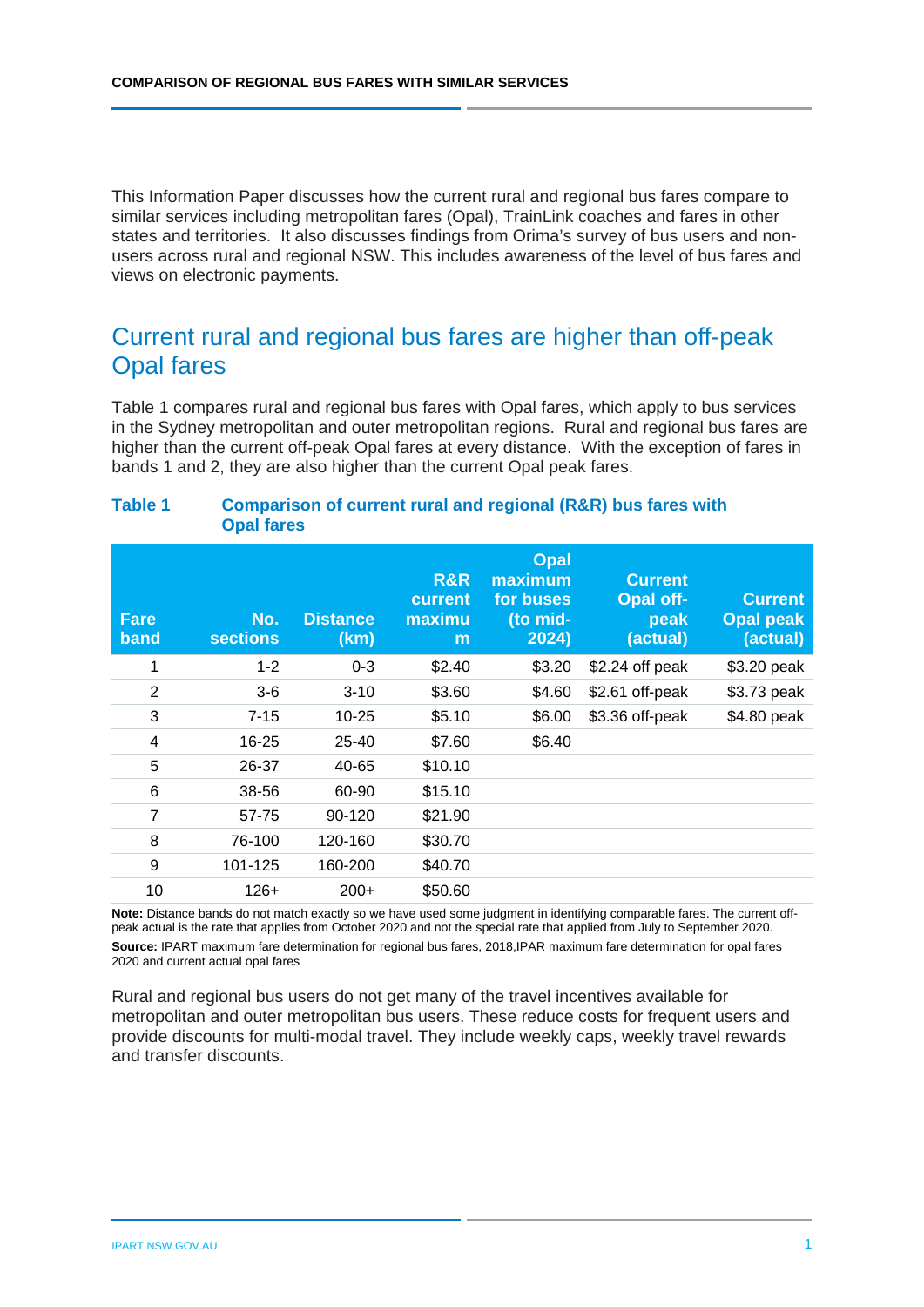The maximum daily cap to travel by any Opal connected transport service is \$16.10 for a full fare paying adult, \$8 for children/youth and concession card holders. For rural and regional buses, daily tickets range from \$7.20 for unlimited travel for trips up to two sections (around 3 km) to \$103.60 for unlimited travel for an unlimited distance. While daily tickets are available for rural and regional buses, we note that the services included differ quite substantially to those that apply under the Opal daily cap [\(Table 2\)](#page-2-0).

|                              | <b>R&amp;R buses (daily ticket)</b>                                                                                                                                                                                                                   | <b>Opal (daily cap)</b>                                                                                                                                                                                                  |
|------------------------------|-------------------------------------------------------------------------------------------------------------------------------------------------------------------------------------------------------------------------------------------------------|--------------------------------------------------------------------------------------------------------------------------------------------------------------------------------------------------------------------------|
| Area covered                 | All rural and regional buses, though in<br>practice this is not an interconnected<br>network across the State                                                                                                                                         | Interconnected network spanning from<br>Newcastle/Hunter in the north, Blue<br>Mountains/Lithgow in the west and<br>Shoalhaven/Nowra in the south                                                                        |
| <b>Services included</b>     | Unlimited R&R buses                                                                                                                                                                                                                                   | Unlimited use of metro/train, bus, ferry<br>and light rail services within the Opal<br>network (excluding the Sydney Airport<br>access fee, on-demand public transport<br>and private services that accept Opal<br>card) |
| Possible journey<br>length   | Highly dependent on services available<br>in the area. While the number of trips is<br>unlimited, if two areas are not linked by<br>a rural and regional bus service then<br>will need to purchase a ticket for the<br>intervening service separately | Unlimited distance within the<br>interconnected Opal service area<br>(excluding public on-demand services<br>and private services that accept Opal<br>Pay)                                                               |
| <b>Transfers</b><br>included | In practice likely to be fairly limited as<br>most services are local<br>In some areas inter-operator travel is<br>common and daily tickets were<br>designed to facilitate easy transfer<br>between operators                                         | Flexible for transfers between different<br>services and different transport modes<br>within the Opal area.                                                                                                              |

#### <span id="page-2-0"></span>**Table 2 What's included in a daily ticket –rural and regional buses vs Opal**

**Source:** TfNSW, [Adult fares,](https://transportnsw.info/tickets-opal/opal/fares-payments/adult-fares) viewed 3 September 2020; IPART maximum fare determination for regional bus fares, 2018 and IPART analysis.

The Opal daily price is a cap that is applied automatically so it does not require passengers to predict their travel patterns with precision before they travel. Transfer discounts on the Opal network make it less likely that a bus-only passenger will actually reach the daily cap. While routes tend to be longer in rural and regional areas, services are less frequent and other modes of transport are not included, meaning the potential for these tickets to be good value is much less.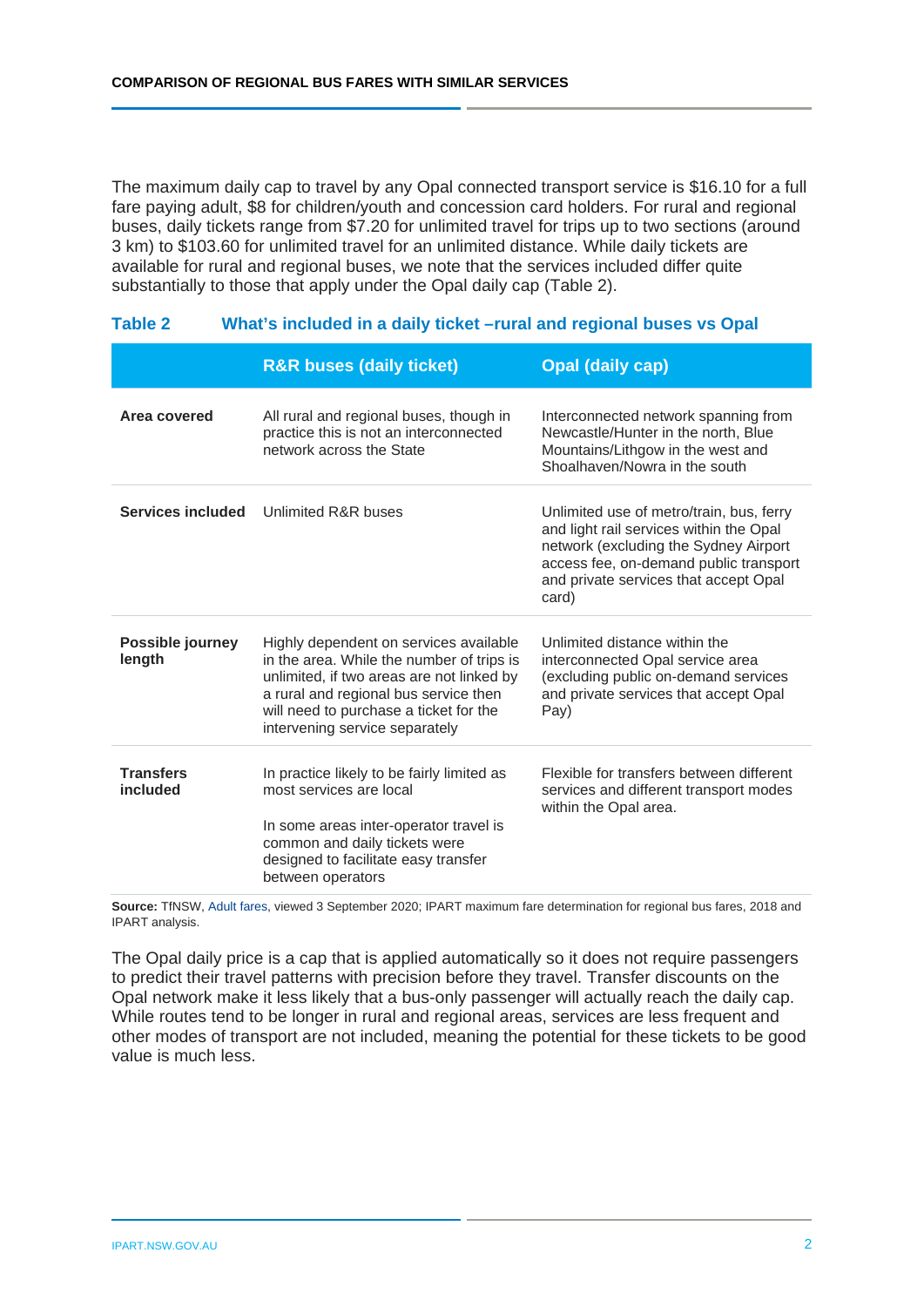On the Opal network, a second trip undertaken within 60 minutes of the earlier tap-off is considered as one journey within the same network.[1](#page-3-1) This means that multiple bus trips may be made for the price of a single bus trip (for which the highest fare is currently \$4.80). For many bus-only users this transfer arrangement would mean the cost of travel is likely to be less than the daily cap. For rural and regional bus users on full or concession fares there is no equivalent transfer arrangement so the price of bus travel reaches the daily cap faster.

[Table 3](#page-3-0) provides a hypothetical example of the cost of a 100 km journey for a full fare paying passenger using the Opal network and the rural and regional bus network.

### <span id="page-3-0"></span>**Table 3 Travel cost for a 100 km journey with transfers for a full fare paying passenger**

| Journey detail                                                                                                | <b>Cost – Opal</b><br>network - peak | Cost – rural and<br>regional bus |
|---------------------------------------------------------------------------------------------------------------|--------------------------------------|----------------------------------|
| A single 100km bus trip with no transfers                                                                     | \$4.80                               | \$21.90                          |
| Two trips – change to another bus after 60 km<br>(within 60 minutes)                                          | \$4.80                               | \$20.20                          |
| Three trips – first 40km by bus, 20 km by train and<br>the next 40 km by bus (each trip within 60<br>minutes) | \$10.08                              | \$27.12                          |

**Note:** We have assumed that each journey is made within four hours – the maximum time allowed for one Opal journey. A time limit does not apply for rural and regional single fare trips.

**Source:** Opal and regional bus fare information, Transport for NSW

## Rural and regional bus fares are higher than NSW TrainLink coach fares

Opal bus fares reach their maximum values at a relatively short distance (reflecting the fact that Opal bus journeys do not tend to be long distance) and so are not really comparable for long distance trips. As required by the referral for the review, we have also compared rural and regional bus fares with those of NSW TrainLink coach fares. Rural and regional bus fares are higher than these coach fares, particularly for the longer distances (ie, fare bands 8 and 9).

<span id="page-3-1"></span><sup>1</sup> The time limit for a single bus journey (including several trips or transfers within the same mode) is four hours within the Opal network and would cost only \$4.80 if the journey time limit and the time between each tap-on and tap-off is less than sixty minutes irrespective of the number of bus trips made.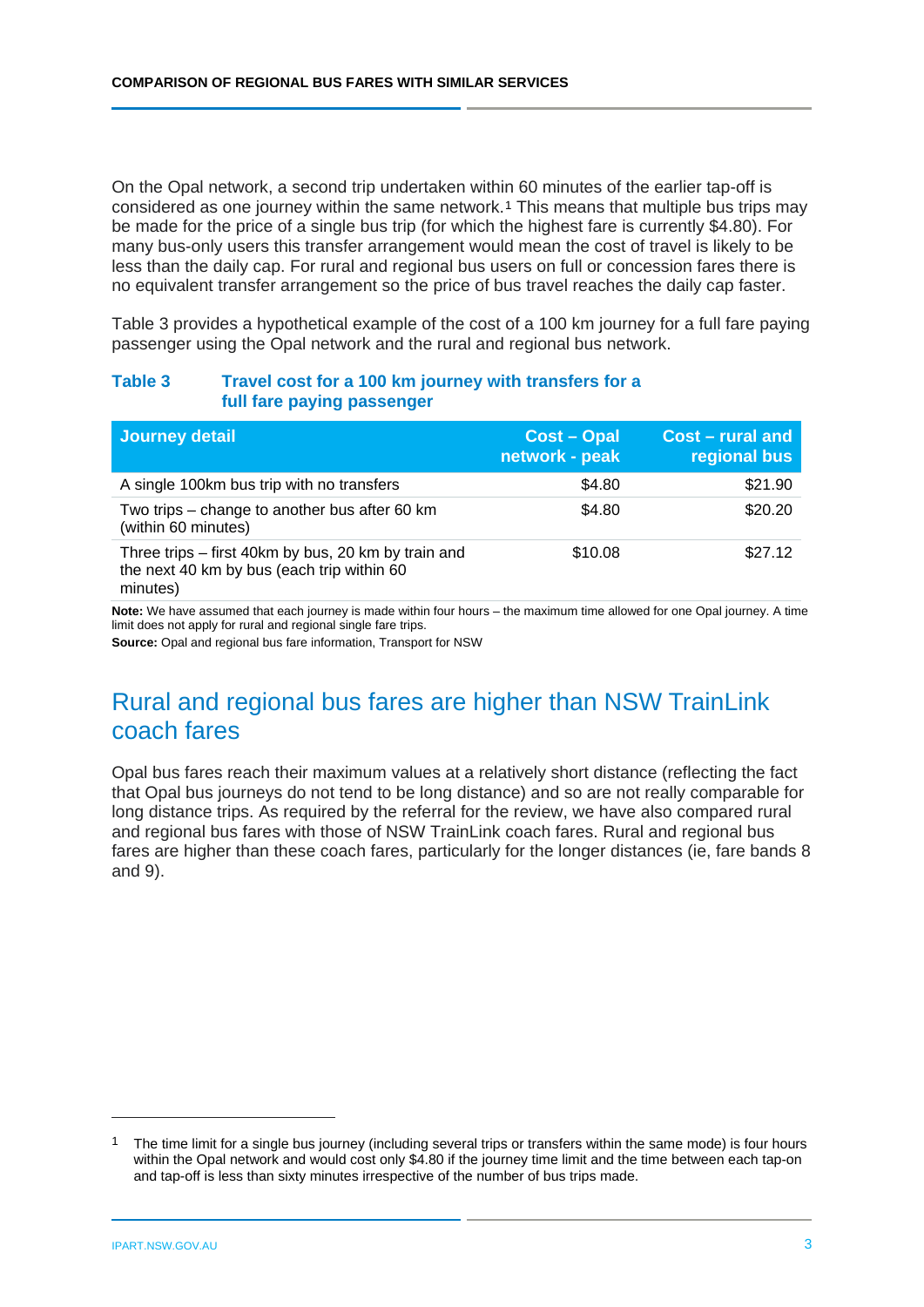|                  | with coach fares       |                         |                    |                                                            |                                                 |
|------------------|------------------------|-------------------------|--------------------|------------------------------------------------------------|-------------------------------------------------|
| <b>Fare band</b> | No.<br><b>sections</b> | <b>Distance</b><br>(km) | R&R<br>current max | <b>Current</b><br>coach fares<br><b>standard</b><br>season | <b>Current</b><br>coach fares<br>peak<br>season |
| 1                | 12                     | $0$ to $3$              | \$2.40             |                                                            |                                                 |
| 2                | $3-6$                  | 3 to 8                  | \$3.60             |                                                            |                                                 |
| 3                | $7 - 15$               | 8 to 20                 | \$5.10             |                                                            |                                                 |
| 4                | $16 - 25$              | 20 to 35                | \$7.60             |                                                            |                                                 |
| 5                | 26-37                  | 35 to 65                | \$10.10            | \$5.54-9.22                                                | \$6.92-11.53                                    |
| 6                | 38-56                  | 65 to 90                | \$15.10            | \$9.22-12.91                                               | \$11.53-16.14                                   |
| $\overline{7}$   | 57-75                  | 90 to 120               | \$21.90            | \$12.91-17.52                                              | \$16.14-21.90                                   |
| 8                | 76-100                 | 120-160                 | \$30.70            | \$17.52-23.98                                              | \$21.90-29.98                                   |
| 9                | 101-125                | 160-200                 | \$40.70            | \$23.98-28.59                                              | \$29.98-35.74                                   |
| 10               | $126+$                 | $200+$                  | \$50.60            | \$28.59-35.97                                              | \$35.74-44.96                                   |

## **Table 4 Comparison of current rural and regional (R&R) bus fares**

**Note:** Distance bands do not match exactly so we have used some judgment in identifying comparable fares. **Source:** IPART analysis

## NSW rural and regional bus fares are higher than in Queensland and Victoria

We compared rural and regional bus fares with those in Queensland and Victoria for bus routes where the distance was similar. NSW fares were consistently higher than Queensland fares although the percentage difference varies.

| <b>Zones crossed</b> | <b>Adult single</b><br>(Qld) | <b>Approximate</b><br>distance (km) | <b>R&amp;R</b><br>equivalent<br>fare | <b>Percentage</b><br>difference |  |
|----------------------|------------------------------|-------------------------------------|--------------------------------------|---------------------------------|--|
| 1                    | \$2.40                       | 5                                   | \$3.60                               | 50%                             |  |
| 2                    | \$3.00                       | 10                                  | \$5.10                               | 70%                             |  |
| 3                    | \$3.50                       | 15                                  | \$5.10                               | 46%                             |  |
| 4                    | \$4.00                       | 20                                  | \$5.10                               | 28%                             |  |
| 5                    | \$4.70                       | 25                                  | \$7.60                               | 62%                             |  |
| 6                    | \$5.30                       | 30                                  | \$7.60                               | 43%                             |  |
| $\overline{7}$       | \$6.20                       | 35                                  | \$7.60                               | 23%                             |  |
| 8                    | \$6.60                       | 40                                  | \$10.10                              | 53%                             |  |
| 9                    | \$7.10                       | 45                                  | \$10.10                              | 42%                             |  |
| 10                   | \$8.20                       | 50                                  | \$10.10                              | 23%                             |  |
| 11                   | \$9.10                       | 55                                  | \$10.10                              | 11%                             |  |

### **Table 5 Comparison with rural and regional bus fares in Queensland (Cairns and Toowoomba)**

**Source:** Translink Fares for regional buses Queensland, IPART analysis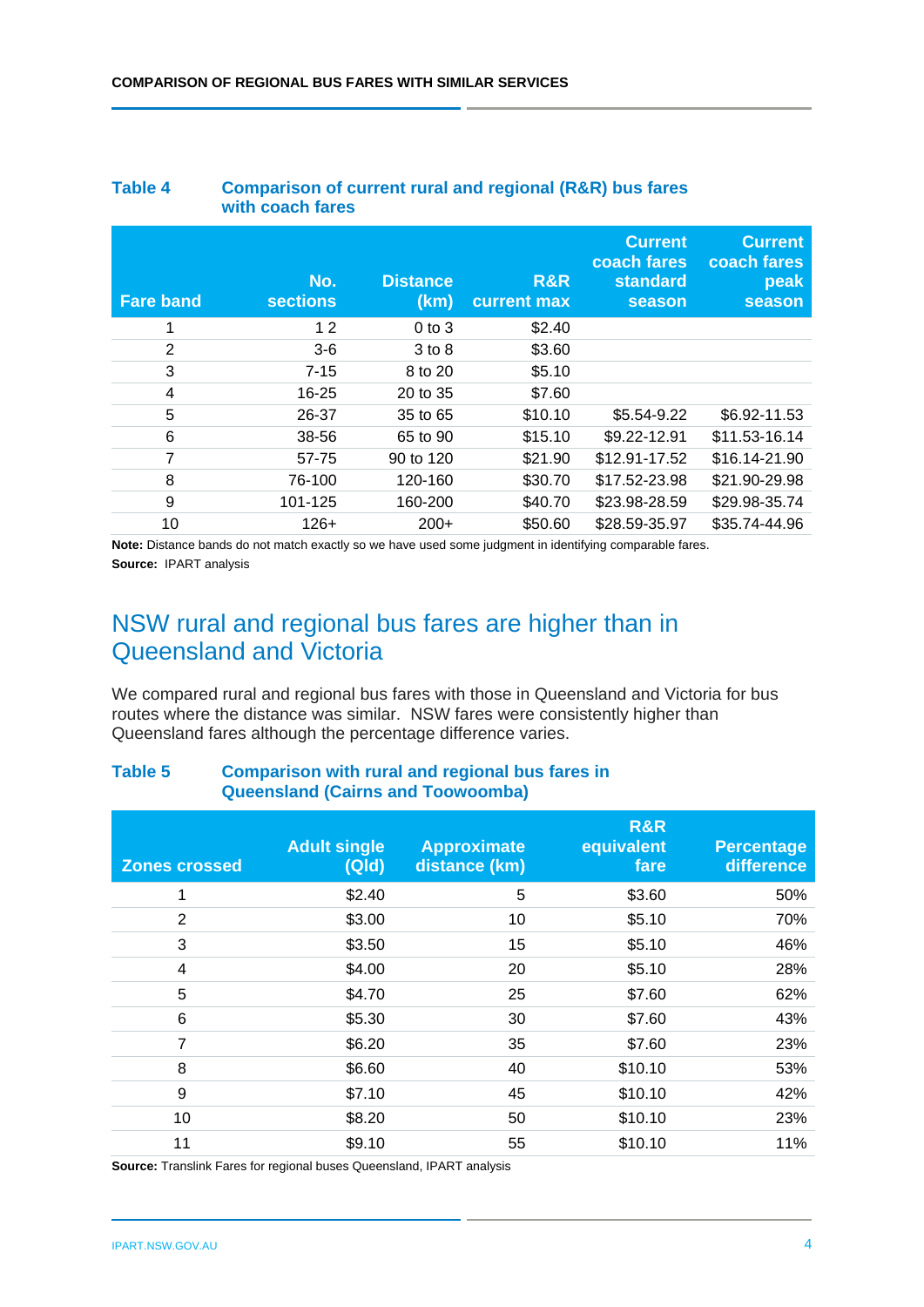**Table 6 Comparison with rural and regional bus fares in** 

**Victoria (Colac to Geelong)**

|                                                    | <b>Fare (Vic)</b> | <b>Approximate</b> | R&R<br>distance (km) equivalent fare | <b>Percentage</b><br>difference |
|----------------------------------------------------|-------------------|--------------------|--------------------------------------|---------------------------------|
| Colac to Birregurra                                | \$3.60            | 22.8               | \$7.60                               | 111%                            |
| Colac to Winchelsea                                | \$5.60            | 38.5               | \$10.10                              | 80%                             |
| Colac to Deakin University -<br><b>Warun Ponds</b> | \$9.60            | 67.8               | \$15.10                              | 57%                             |
| Colac to Geelong                                   | \$9.60            | 75.4               | \$15.10                              | 57%                             |

Similarly, NSW fares were higher than fares for comparable distances in Victoria.

**Source:** Victorian Regional Bus Fares Supplement, Effective 1 January 2020, IPART analysis

Cross-border issues remain a problem for bus users and operators. At our 2017 review of rural and regional bus fares, we were asked to consider cross-border issues and make recommendations on improvements. In our Final Report, we noted:

- Substantially different fare levels were a significant part of the problem we considered that the fare changes we made would help to address this
- Operators QCity (Queanbeyan/ACT) and Surfside (Tweed/Qld) had implemented measures to help address cross border issues, particularly for regular users, including ticketing systems and weekly tickets. Notably, these operators both operate across both states
- There were more significant cross border issues in Albury/Wodonga where the two operators had no means of sharing tickets and required passengers to purchase separate tickets on each service
- There were problems with the availability of concession fares across different states. As an example, the student concession in NSW is only available to people enrolled in a NSW university and the Queensland student concession is only available to Queensland residents so any students from northern NSW who study in southern Queensland are required to pay full fare.[2](#page-5-0)

We made a number of recommendations aimed at addressing cross-border issues. To date most of these recommendations have not been implemented. Cross-border issues were again raised by stakeholders in the Northern Rivers region of NSW, particularly given the travel of residents living near Queensland to access health services across the border.[3](#page-5-1) 

<span id="page-5-0"></span><sup>2</sup> IPART, Maximum fares for rural and regional bus services, From 5 March 2018 – Final Report, December 2017, pp 107-109.

<span id="page-5-1"></span><sup>3</sup> Meeting with stakeholders from the Northern Rivers region, 5 August 2020.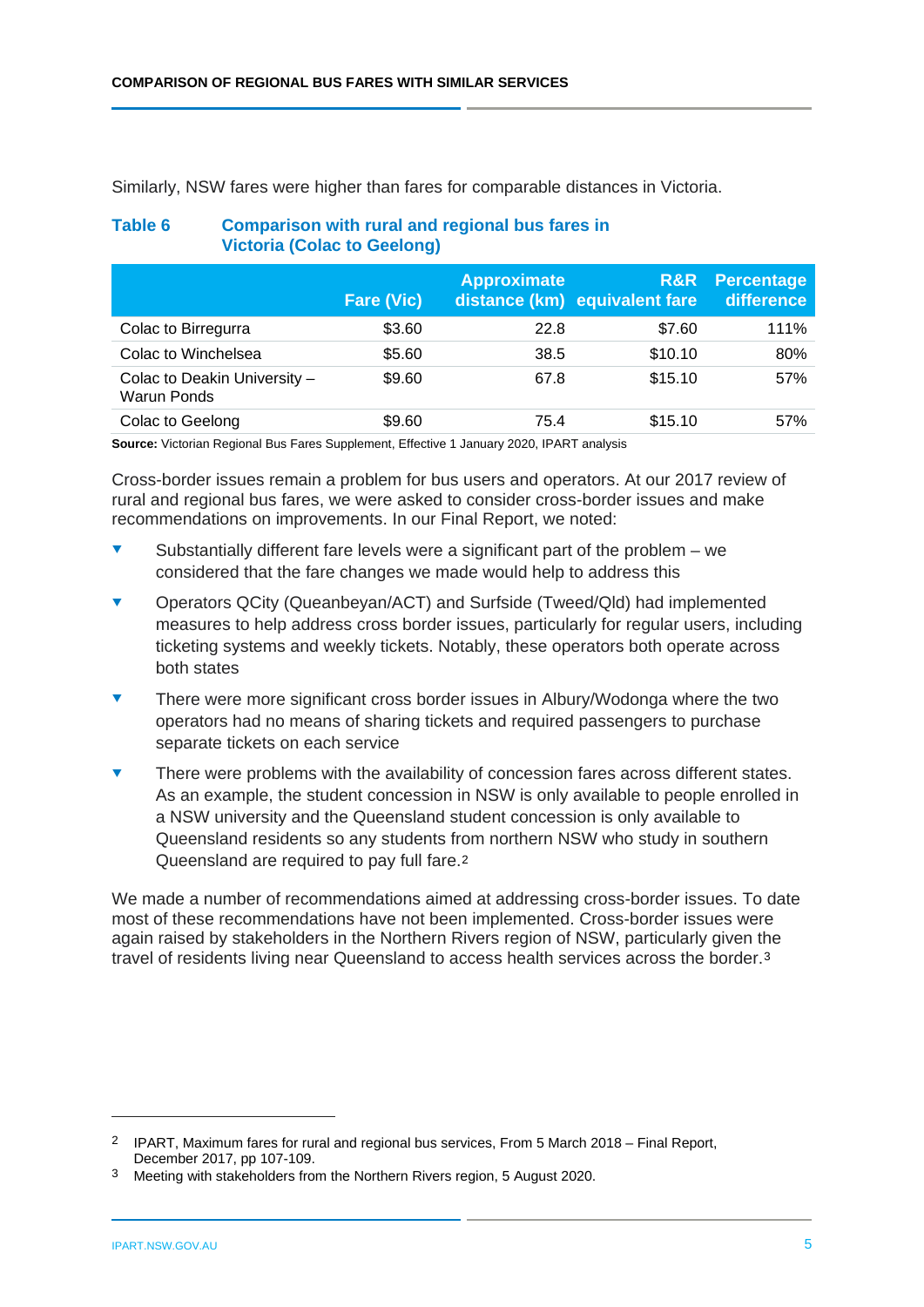## Information about fares is not widely known and can be difficult to access

We engaged Orima to undertake a survey of bus users and non-users across rural and regional NSW. The survey found that there was a relatively low awareness of the level of bus fares. Of particular interest it found that:

- Non-users tended to anticipate higher bus fares than was reported for the last trip by actual users. This doesn't necessarily mean that fares are a barrier to choices, but does suggest that non-users may be over-estimating the costs that would be associated with bus usage.[4](#page-6-0)
- Awareness of changes being made to bus fares in 2018 was very low. Even among the small group of recent bus users, less than half were even partially aware of changes being made (40%). For non-users, 89% reported not having been aware that there were changes made recently to maximum bus fares.[5](#page-6-1)
- Most bus users (89%) felt that the fare they paid for their most recent trip represented good or very good value for money. About 16% of bus users reported using a RED ticket on their most recent journey. For those who did not use a RED ticket, 80% estimated their fare was less than \$5 (with 16% who indicated the trip was free).[6](#page-6-2)
- Most non-users feel confident in their ability to get bus information despite only 20% having sought out any of that type of information in the last 12 months. 7

A number of submissions commented on the information about fares and the expectations about fares.

Coffs Harbour City Council stated that information on fares is relatively difficult to access and should be made more available, both for those who cannot access or are not confident in accessing online data or who do not use English as a first language.[8](#page-6-4)

Social Futures stated that the accessibility of information can be an issue for some groups. Information apps and pre-booking software may provide innovative solutions but should be inclusive of people with disabilities, eg, vision impaired. There is a need for technical support and training for communities.[9](#page-6-5)

<span id="page-6-0"></span><sup>4</sup> Orima Research, Survey of rural and regional buses and on-demand transport services, August 2020, p 21.

<span id="page-6-1"></span><sup>5</sup> Orima Research, Survey of rural and regional buses and on-demand transport services, August 2020, p 40.

<span id="page-6-2"></span><sup>6</sup> Orima Research, Survey of rural and regional buses and on-demand transport services, August 2020, p 16

<span id="page-6-3"></span><sup>7</sup> Orima Research, Survey of rural and regional buses and on-demand transport services, August 2020, p 23.

<span id="page-6-4"></span><sup>8</sup> Coffs Harbour City Council submission to IPART Issues Paper, August 2020, p 6.

<span id="page-6-5"></span><sup>9</sup> IPART meeting with Social Futures, 5 August 2020.